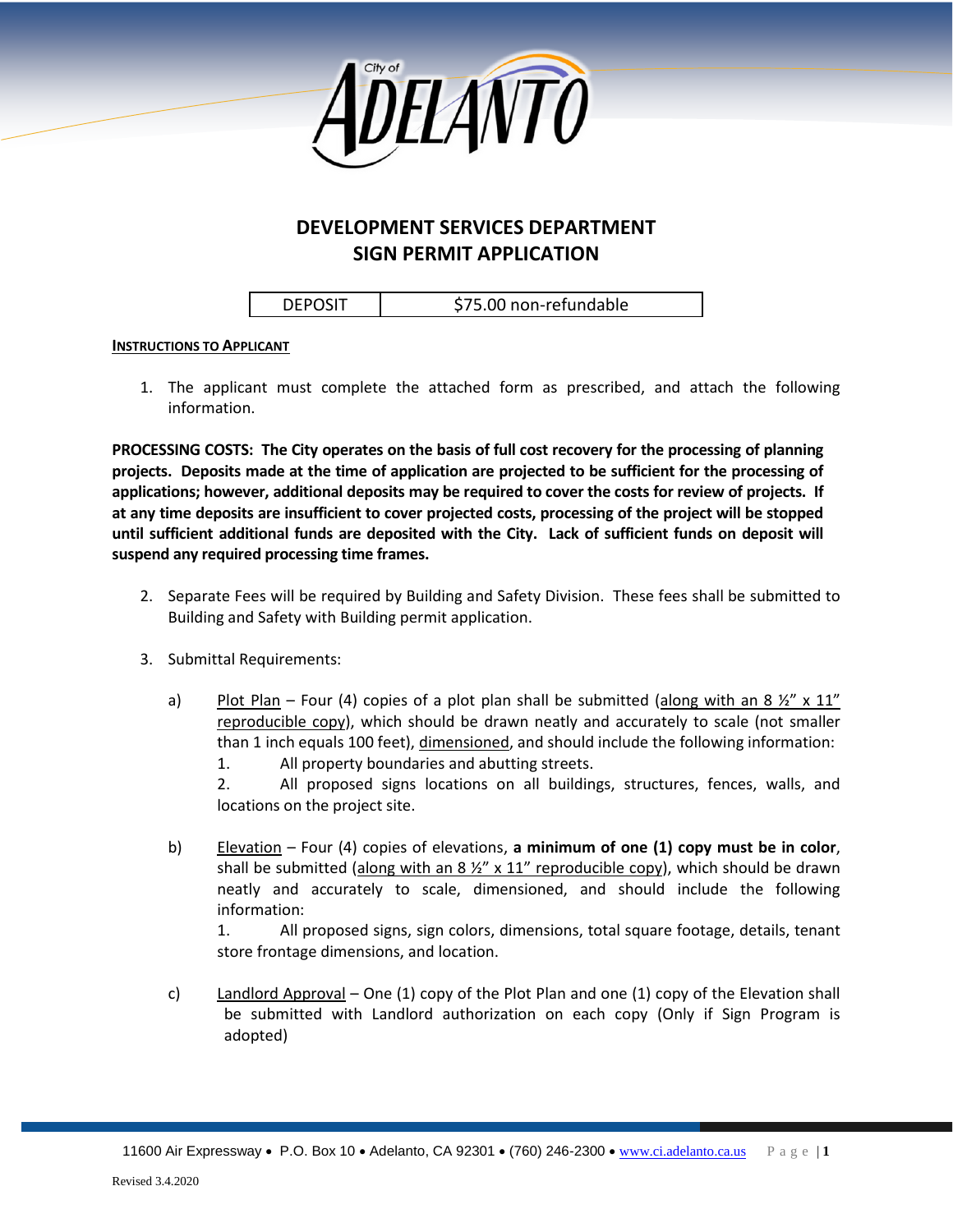## **APPLICATION FOR SIGN PERMIT**

d) Electronic Copy - All information, including this application, shall be copied onto a USB or pdf shall be emailed and turned in with the original documents.

| Name of Applicant               |                                                                                                             | Phone                 |
|---------------------------------|-------------------------------------------------------------------------------------------------------------|-----------------------|
| Company                         |                                                                                                             | Fax                   |
| <b>Address</b>                  | State                                                                                                       | E-mail<br>Zip<br>Code |
| City<br>Name of                 |                                                                                                             |                       |
| Representative                  |                                                                                                             | Phone                 |
| Company                         |                                                                                                             | Fax                   |
| Address                         |                                                                                                             | E-mail                |
| City                            | <b>State</b>                                                                                                | Zip<br>Code           |
| <b>Project Description:</b>     |                                                                                                             |                       |
| <b>Project Location:</b>        |                                                                                                             |                       |
| Details: Background color:      | Letter Color:                                                                                               |                       |
| PERMIT REQUIRED IF APPLICABLE). | BE ADVISED THAT A PERMIT FROM BUILDING AND SAFETY DIVISION IS ALSO REQUIRED FOR SIGN INSTALLATION (ELECTRIC |                       |

**Certification:** I hereby certify that I understand the information regarding deposits for processing costs, information, and requirements referenced in this application and that the information furnished above

11600 Air Expressway • P.O. Box 10 • Adelanto, CA 92301 • (760) 246-2300 • [www.ci.adelanto.ca.us](http://www.ci.adelanto.ca.us/) Page | 2

Revised 3.4.2020